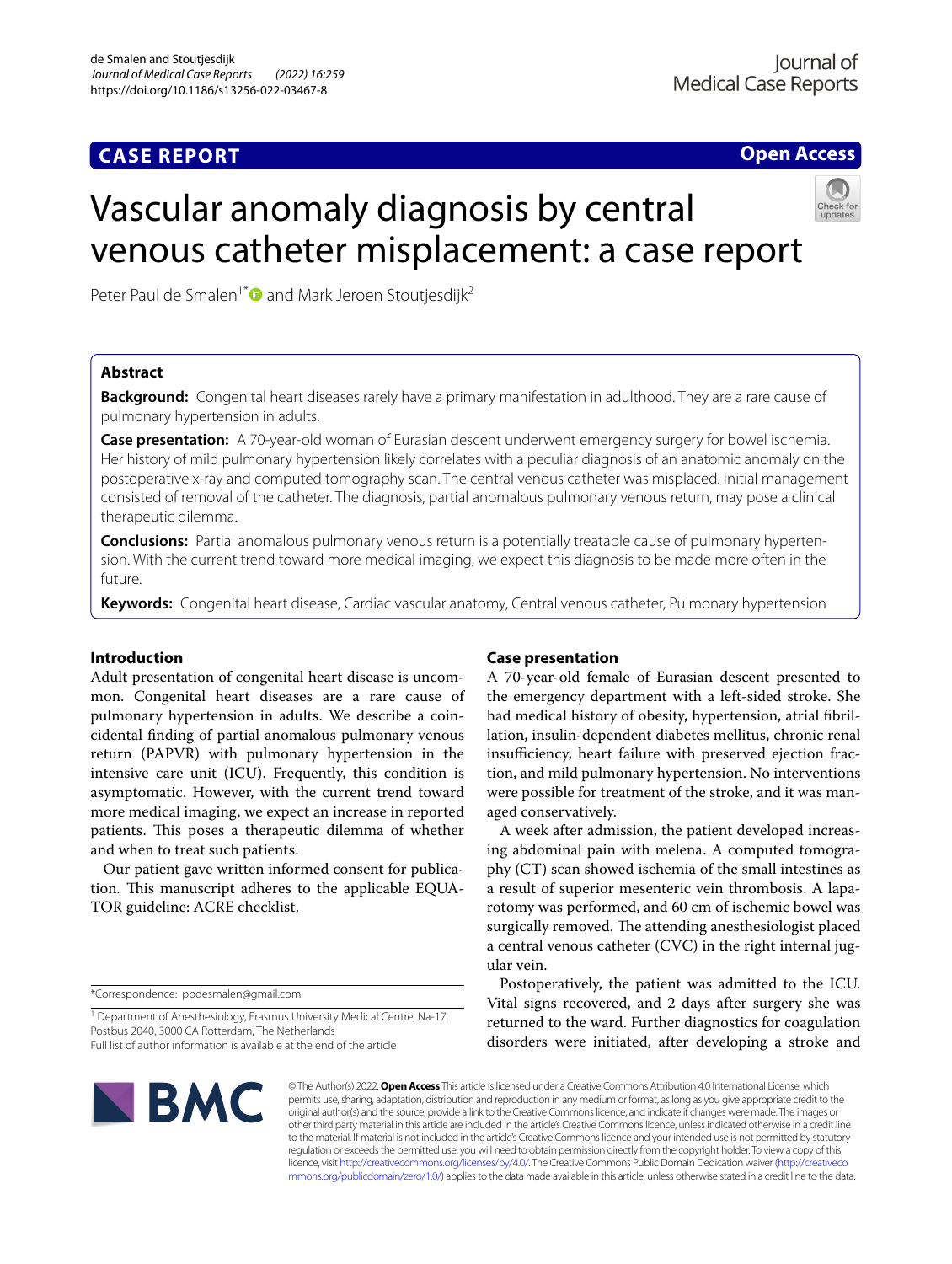mesenteric thrombosis under direct oral anticoagulation. Blood samples for Janus kinase (JAK2), calreticulin (CALR), myeloproliferative leukemia (MPL), homocysteine, and anti-cardiolipin antibodies were drawn. Anticoagulation therapy was changed to therapeutic doses of dalteparin and clopidogrel.

Six days after laparotomy, the patient developed increasing abdominal pain again. An emergency CT scan of the abdomen revealed occlusion of the distal superior mesenteric artery. Another laparotomy was performed, and a thrombectomy of the superior mesenteric artery was carried out, together with a revision of the anastomosis of the bowels. Unfortunately, the previously inserted CVC had already been removed. During surgery, a CVC was inserted into the left internal jugular vein and the patient was admitted to the ICU again.

Postoperative routine radiographic imaging for catheter placement showed the CVC in abnormal position (Fig. [1\)](#page-1-0). A subsequent contrast-enhanced CT scan demonstrated a left-sided partial anomalous pulmonary venous return. The tip of the CVC was located peripherally in the venous drainage of the left lung. This vein was shown to drain into the left brachiocephalic vein (Fig. [2](#page-1-1)). The scan further showed minor parenchymal damage around the catheter tip. No associated other anomalies were identified. The CVC was removed, and a new one was placed in the right internal jugular vein. Three days after the second laparotomy, the patient was returned to the surgical ward. After her clinical condition improved, the patient was discharged to a rehabilitation center.

<span id="page-1-0"></span>

position, peripherally in the left lung



<span id="page-1-1"></span>Laboratory fndings on coagulation disorders came back negative or normal.

Written informed consent forms were mailed to our patient, and her family helped complete the form.

## **Discussion and conclusions**

Complications after central venous catheterization are common. A 2003 review reports a risk of complications of more than 15% [\[1](#page-2-0)]. Pneumothorax, hematoma, and infection are the most common. It is estimated that CVC misplacement has a prevalence of 6.7% [\[2\]](#page-2-1). Cannulation of the left internal jugular vein and the left subclavian vein have the highest risk of misplacement. Guide wire complications are very uncommon but do occur [\[3](#page-2-2)]. Generally, the recommended management of catheter misplacement is removal and reinsertion at a diferent location.

PAPVR is a rare congenital heart disease with prevalence of approximately 0.2% on thoracic CT scans [\[4](#page-2-3)]. Normal venous drainage of the lung consists of four large veins that connect to the left atrium. Both the left and right pulmonary drainage consist of a superior and inferior vein that drain oxygenated blood towards the heart. Several variants of the normal anatomy are known [\[5](#page-2-4)].

Anomalous venous return of the right lung can drain into the superior or inferior vena cava, azygos vein, or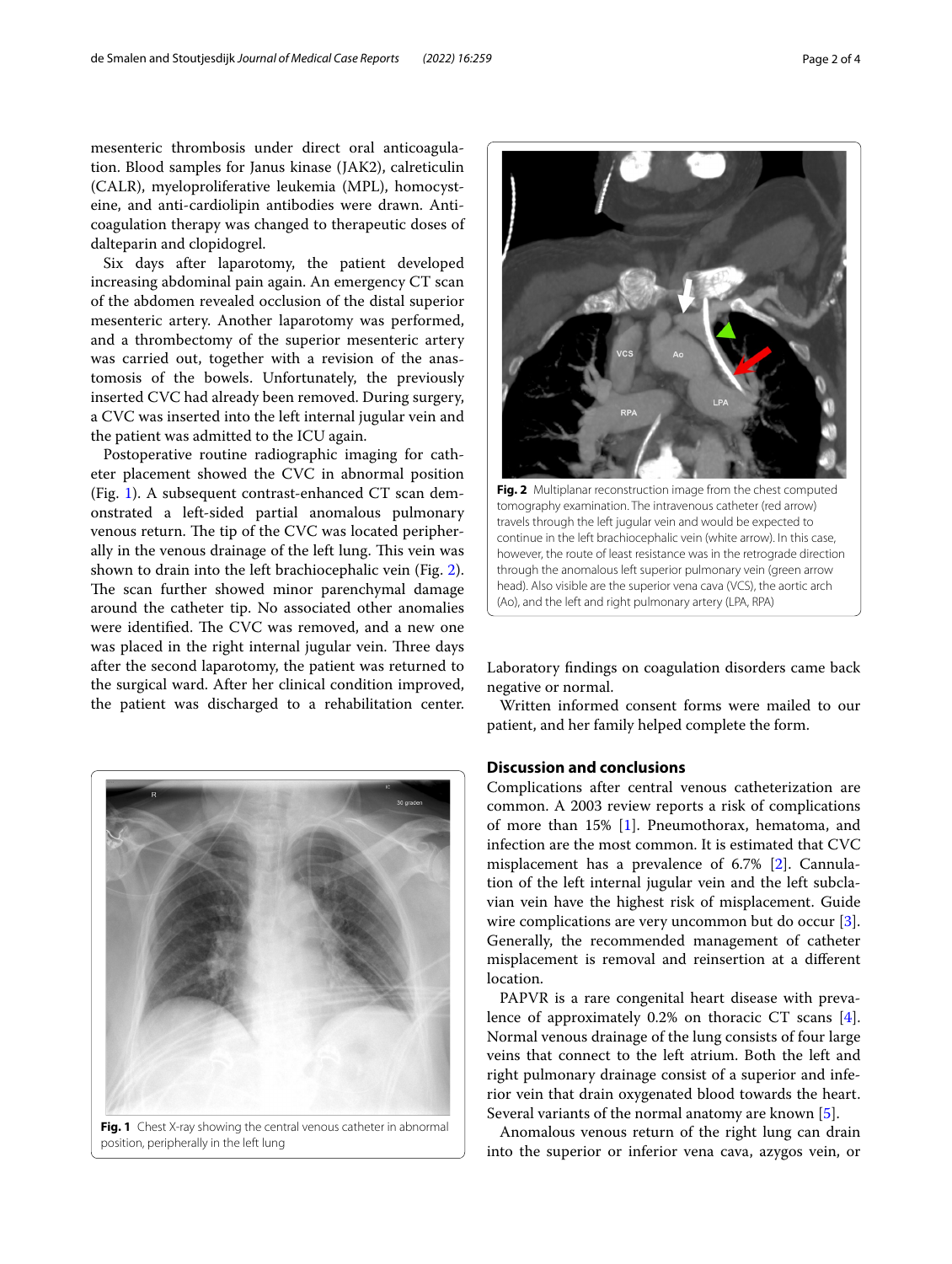coronary sinus. Anomalous venous return of the left lung can drain into the left brachiocephalic vein or coronary sinus. Most commonly, the right upper lobe drains into the superior vena cava  $(60-97%)$ . This is associated with a sinus venosus atrial septal defect in 42% of cases [\[6](#page-2-5)]. A special case of right-sided PAPVR is Scimitar syndrome, in which a right-sided PAPVR is associated with hypoplasia of the right lung and pulmonary artery and dextroposition of the heart [\[7](#page-3-0)].

Turner syndrome is a genetic condition where one of the X chromosomes is (partially) missing. It occurs solely in females. Turner syndrome is associated with myriad congenital heart diseases. Among these heart diseases, PAPVR plays a dominant role. Eighteen percent of patients with Turner syndrome are diagnosed with PAPVR [\[8](#page-3-1)]. Other anomalies found are, for example, bicuspid aortic valve (12.5%) and aortic coarctation (6.9%).

Total anomalous pulmonary venous return (TAPVR) is a critical congenital heart defect that consists of an anomalous pulmonary venous return on both the left and right side. This condition is always symptomatic at birth.

Most patients with PAPVR are asymptomatic. The diagnosis is usually coincidental. Diagnosis of PAPVR can be difficult on transthoracic cardiac ultrasound. CT or magnetic resonance imaging (MRI) is more sensitive for its diagnosis. There has been a clear trend towards increasing use of CT and MRI scans in adults for a wide range of indications [[9\]](#page-3-2). We therefore expect that the amount of asymptomatic patients diagnosed with PAPVR will continue to increase in a similar manner.

These incidental findings may pose a therapeutic dilemma. Anomalous venous return leads to a left–right shunt, and this produces a volume overload for the right ventricle. Therefore, PAPVR could play a significant role in the development of pulmonary arterial hypertension. This risk is increased as the amount of anomalous venous return increases. Surgical treatment of PAPVR could result in mitigation of the pulmonary hypertension. Thus, PAPVR is a rare cause of treatable pulmonary arterial hypertension [\[10](#page-3-3)]. However, surgical treatment carries signifcant risks of its own. Calculating the shunt fraction could aid in decision-making when surgical treatment is being considered [[11\]](#page-3-4).

This case of incidental PAPVR diagnosis after placement of a CVC is rare but not unique. In the past 20 years, a few such reports have been made [[12,](#page-3-5) [13\]](#page-3-6). Management usually comprises removal of the catheter and placement of a new one. Clear recommendations regarding the follow-up and potential treatment of such patients are lacking.

Partial anomalous pulmonary venous return is a potentially treatable cause of pulmonary hypertension.

Incidental diagnosis of this congenital anomaly at later age is expected to become more common as CT rates increase. This case reports describes the detection of an abnormal route of a central venous catheter as a more unusual way to arrive at this diagnosis.

#### **Abbreviations**

Ao: Aorta; CALR: Calreticulin; CT: Computed tomography; CVC: Central venous catheter; ICU: Intensive care unit; JAK2: Janus kinase; LPA: Left pulmonary artery; MPL: Myeloproliferative leukemia; MPR: Multiplanar reconstruction; PAPVR: Partial anomalous pulmonary venous return; RPA: Right pulmonary artery; SVC: Superior vena cava; TAPVR: Total anomalous pulmonary venous return.

#### **Acknowledgements**

This case report was published with the written consent of the patient.

#### **Author contributions**

PDS: conceptualization, resources, writing of original draft. MS: writing review and editing, visualization. Both authors read and approved the fnal manuscript.

#### **Funding**

None.

#### **Availability of data and materials**

Not applicable.

#### **Declarations**

**Ethics approval and consent to participate** Not applicable.

#### **Consent for publication**

Written informed consent was obtained from the patient for publication of this case report and any accompanying images. A copy of the written consent is available for review by the Editor-in-Chief of this journal.

#### **Competing interests**

The authors declare that they have no competing interests.

#### **Author details**

<sup>1</sup> Department of Anesthesiology, Erasmus University Medical Centre, Na-17, Postbus 2040, 3000 CA Rotterdam, The Netherlands. <sup>2</sup> Department of Radiology, Ikazia Hospital Rotterdam, Rotterdam, The Netherlands.

Received: 23 March 2022 Accepted: 24 May 2022 Published online: 22 June 2022

#### **References**

- <span id="page-2-0"></span>1. McGee DC, Gould MK. Preventing complications of central venous catheterization. N Engl J Med. 2003;348:1123–33.
- <span id="page-2-1"></span>2. Roldan CJ, Paniagua L. Central venous catheter intravascular malpositioning: causes, prevention, diagnosis, and correction. West J Emerg Med. 2015;16:658–64.
- <span id="page-2-2"></span>3. Gupta DL, Dwivedi DG. Entrapment of a guide wire: an incidental complication of central line catheter placement. Indian J Clin Anaesth. 2014;1:56–9.
- <span id="page-2-3"></span>4. Haramati LB, Moche IE, Rivera VT, *et al*. Computed tomography of partial anomalous pulmonary venous connection in adults. J Comput Assist Tomogr. 2003;27:743–9.
- <span id="page-2-4"></span>5. Kandathil A, Chamarthy M. Pulmonary vascular anatomy & anatomical variants. Cardiovasc Diagn Ther. 2018;8:201–7.
- <span id="page-2-5"></span>6. Ho ML, Bhalla S, Bierhals A, Gutierrez F. MDCT of partial anomalous pulmonary venous return (PAPVR) in adults. J Thorac Imaging. 2009;24:89–95.